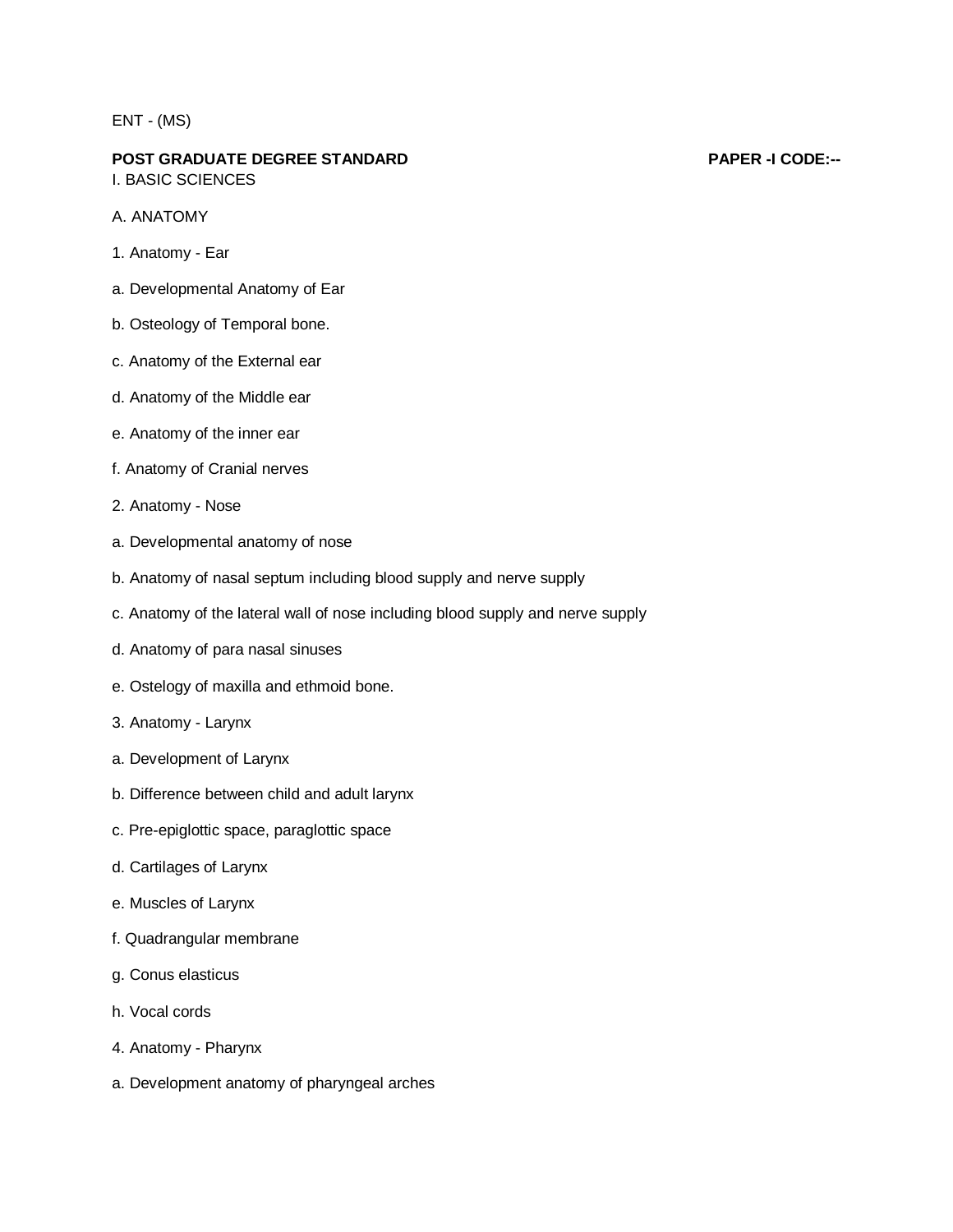- b. Anatomy and blood supply of tonsil
- c. Waldeyers Ring
- 5. Anatomy Trachea & Oesophagus
- a. Anatomy of Trachea
- b. Broncho pulmonary segments
- c. Anatomy of Oesophagus.
- 6. Anatomy of neck nodes, Deep cervical facia
- B. PHYSIOLOGY OF EAR,NOSE, THROAT
- 1. Functions of the nose
- 2. Physiology of olfaction
- 3. Physiology of hearing
- 4. Middle ear impedance transformer mechanism
- 5. Vestibular function in maintaining equilibrium
- 6. Auditory pathway
- 7. Physiology of swallowing
- 8. Taste pathway
- 9. Speech generation
- C. BACTERIOLOGY
- 1. Elementary bacteriology with ref to
- a. Staphylococcus
- b. Streptococcus
- c. Pneumococcus
- d. Pseudomonas
- e. Moraxella
- 2. Fungus
- a. Aspergillus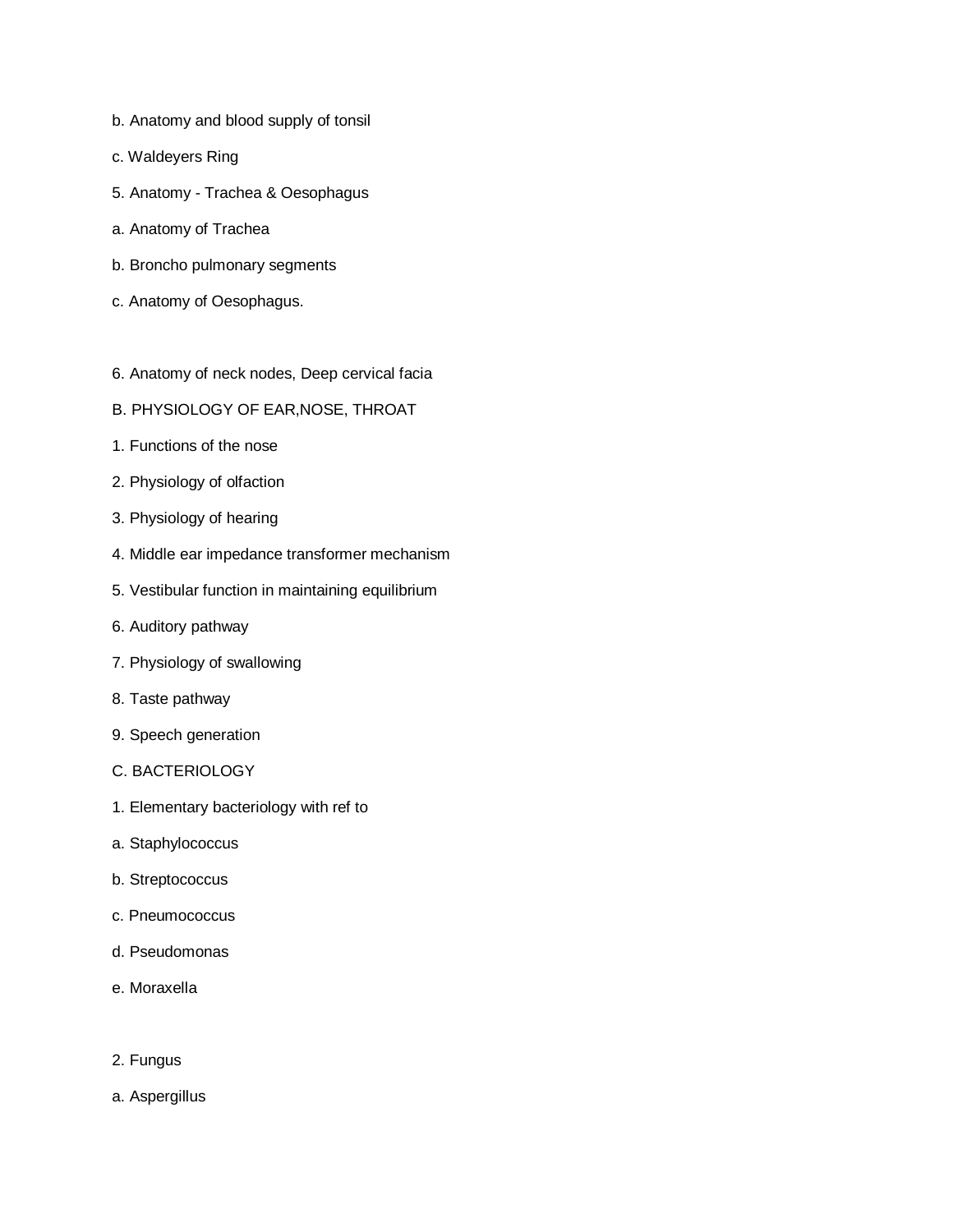- b. Candida
- c. Mucormycosis
- d. Rhinosporidiosis
- 3. Virus
- a. Adenovirus
- b. E B Virus
- c. Coxsakie
- d. HIV
- 4. Basics in allergy and immunology
- D. PATHOLOGY
- 1. General Pathology
- a. Inflammation necrosis
- b. Wound healing
- c. Shock pathology
- d. Thrombosis & embolism
- 2. Granulomatus Lesions
- a. Tuberculosis
- b. Midline lethal Granuloma
- 3. Tumours aetiology, classification, histopathology
- E. PHARMOCOLOGY
- 1. Local Anaesthetics
- 2. Cortico steroids in ENT
- 3. Antibiotics
- 4. Chemotherapy in malignancy
- 5. Analgesics pain relief.
- F. BIOCHEMISTRY
- 1. Biochemistry of body fluids CSF, Endolymph, perilymph
- 2. Electrolyte balance and maintenance of PH of blood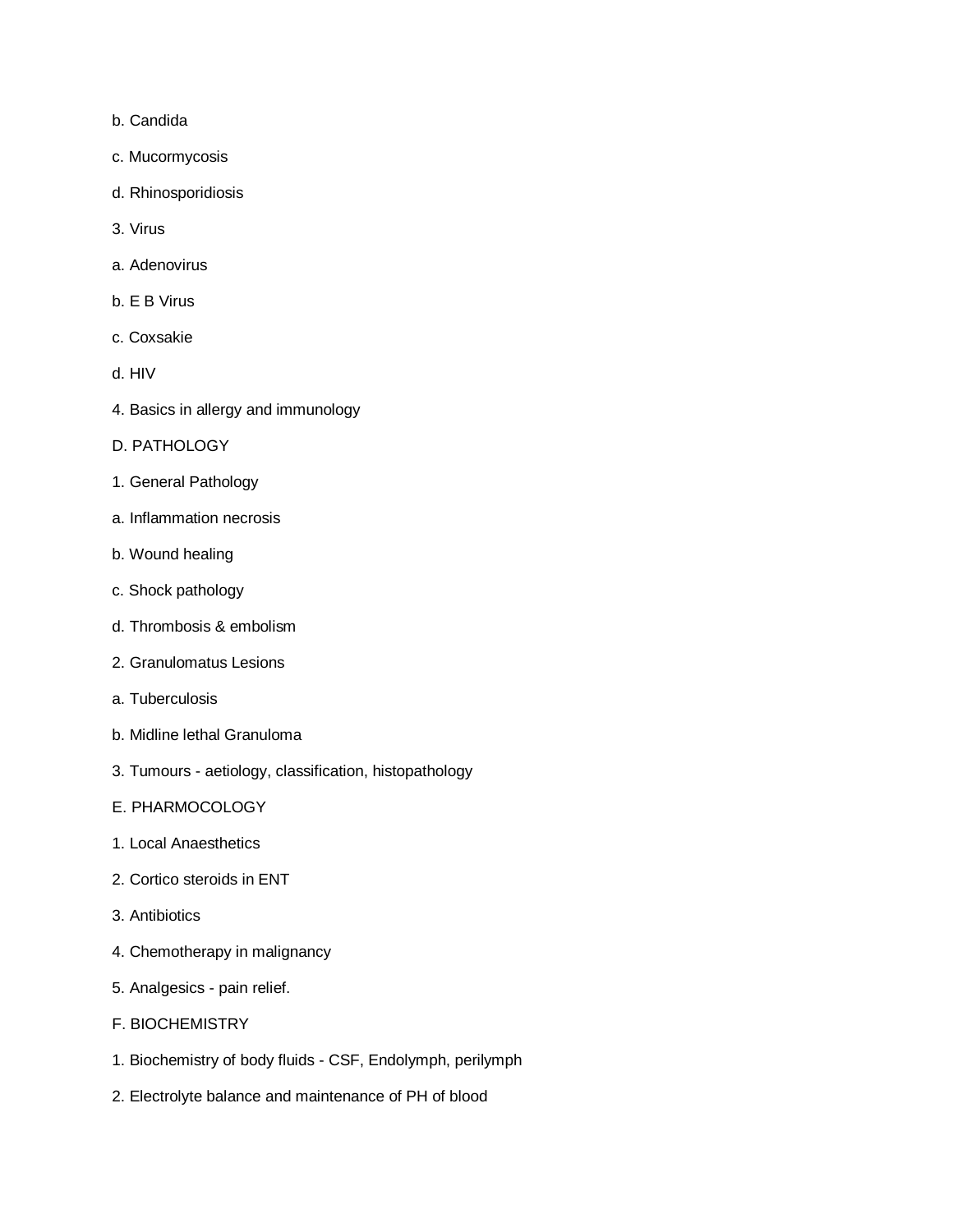3. Biochemical changes in airway obstruction.

## II. CLINICAL FEATURES, SIGNS AND SYMPATAMATALOGY OF COMMON ENT

### **DISEASES**

- A. Tonsillitis etc.
- a.Tonsillitis
- b.Sinusitis
- c.Chronic suppurature ototis media both safe and unsafe
- d. Neckspace infections
- e. Otosclerosis
- f. Menieres disease
- g. Atrophic Rhinitis
- h. Otitis externa
- i. Otomycosis
- j. Kerotosis obturnas
- k. Rhinopsoridiosis
- B. Tumours Benign & Malignant
- a. Carcinoma of larynx
- b. Carcinoma maxilla
- c. Hypopharyngeal malignancy
- d. Carcinoma nasopharynx
- e. Acoustic Neuroma
- f. Nasopharyngeal Angiofibroma
- g. Evaluation of secondaries neck with unknown primary
- h. Sinonasal Lymphomas
- i. Glomus tumours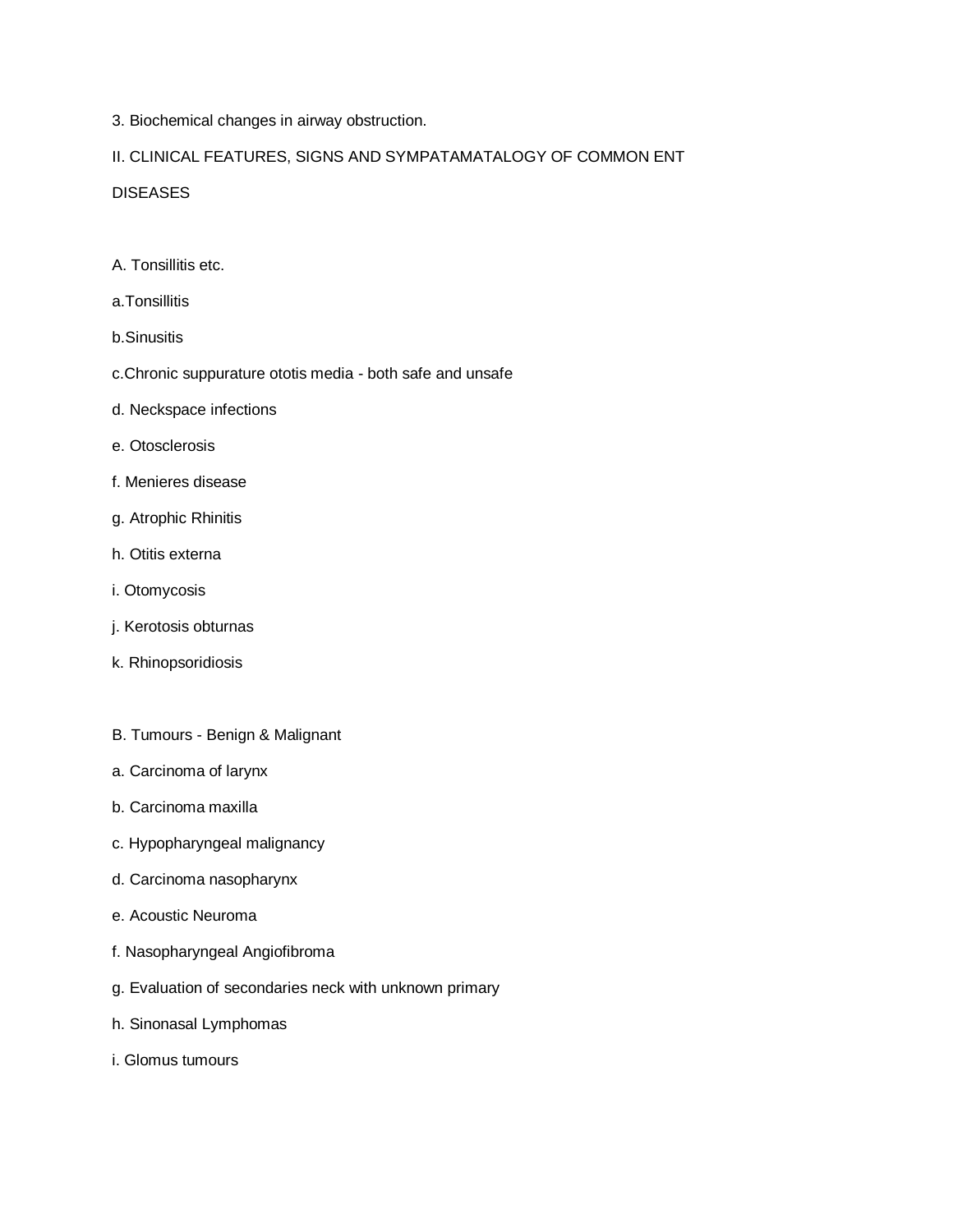III RADIOLOGY

- 1. CT Scan of para nasal sinuses
- 2. CT Scan of neck
- 3. Basics of MRI
- 4. DSA
- 5. Carotid Angiography
- 6. CT scan of temporal bone
- 7. Radiologic planes plain x rays
- 8. Ultrasound neck
- IV. OPERATIVE SURGERY
- 1. Tonsillectomy
- 2. FESS
- 3. Mastoidectomy
- 4. Rhinoplasty
- 5. Maxillectomy
- 6. Laryngectomy
- 7. Tracheostomy
- 8. Flaps in ENT
- 9. Block dissection
- 10. Stapedectomy
- V. SCOPY
- 1. Direct Laryngoscopy
- 2. Oesophagoscopy
- 3. Bronchoscopy
- 4. Nasal endoscopy
- 5. Otoscopy
- VI. REHABILITATION
- a. Speech rehabilation following laryngectomy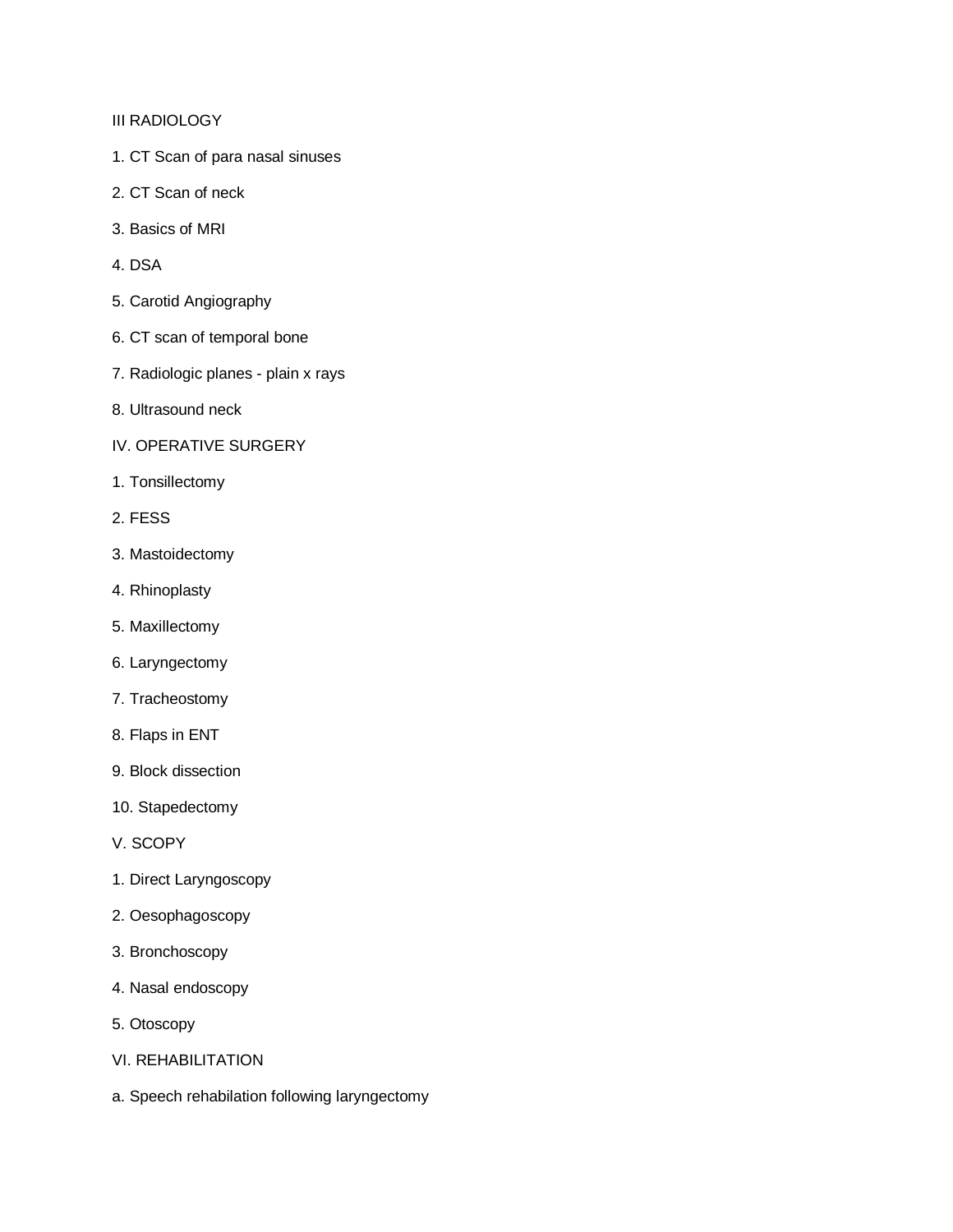- b. Rehabilitation following maxillectomy obturator
- c. Management of hearing loss
- Hearing aids
- Bone anchored hearing aids
- Cochlear implants

# VII. RADIOTHERAPHY, BRACHYTHERAPHY, CHEMOTHERAPHY, PALLIATIVE CARE

### VIII. RECENT ADVANCES

- a. Advances in laser in ENT applications
- b. Ultrasonic scalpal
- c. Gamma Knife
- d. Computer assisted surgeries
- e. Intra -Arterial Local Chemotheraphy
- f. Powered instruments
- g. Coobular

### Reference Books

- 1. Diseases of the nose, throat for head and Neck Ballenger
- 2. Tumours of the head and neck John G. Batsakis
- 3. Jacksons textbook of Broncho oesophagology
- 4. Lore's Atlas of head and neck surgery
- 5. Micro surgery of the skull base by ugo fisch and Douglas matto
- 6. Otolaryngology Head and Neck Surgery Charles W Cummings.

#### **Journals**

- 1. North American clinics of Otorhinolaryngology
- 2. Indian Journal of Otolaryngology.
- 3. Laryngoscope
- 4. British journal of Otolaryngology
- 5. Annals of otology, Rhinology and Laryngology